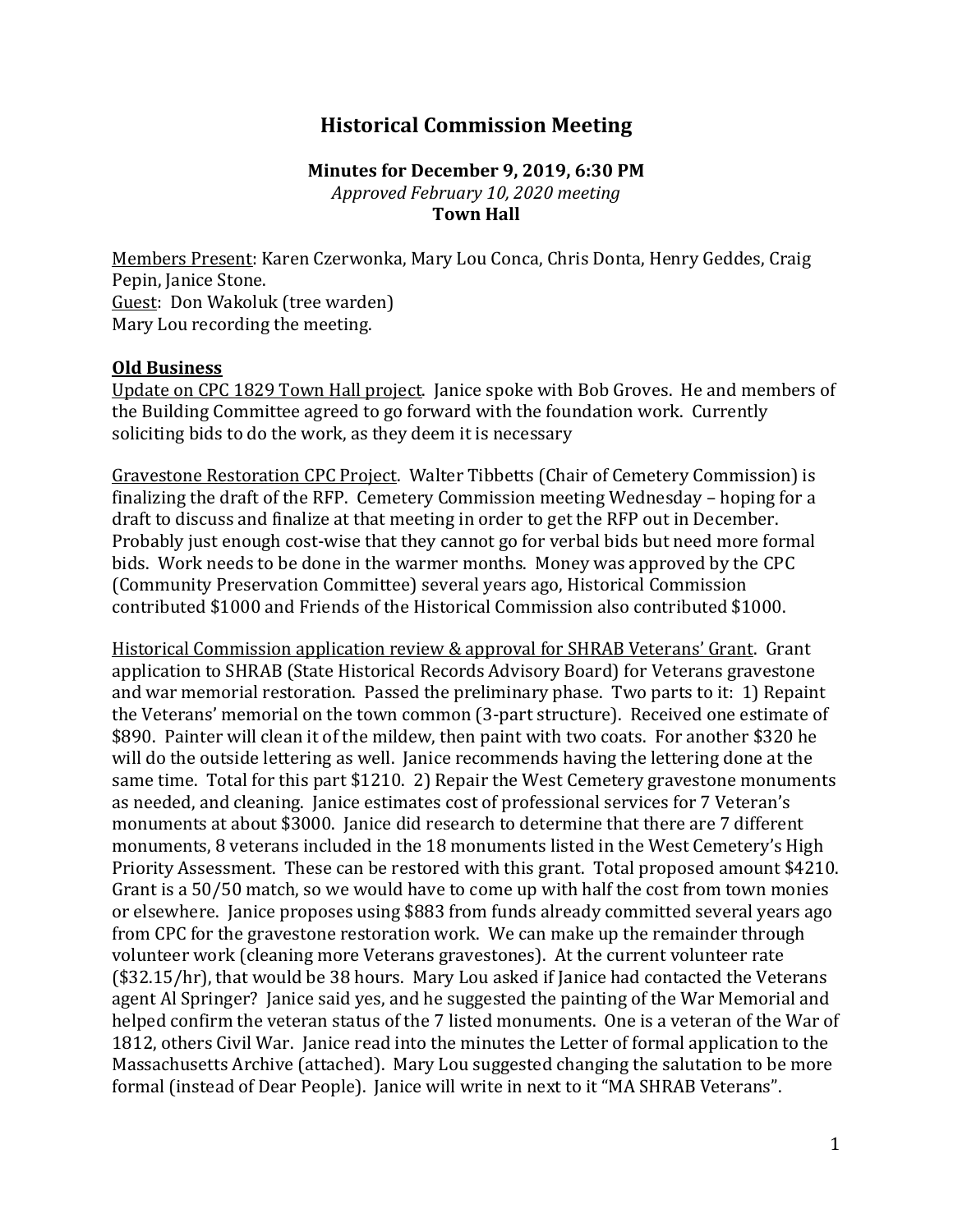Motion was made to sign and submit the document with revision to salutation. All voted in favor and signed.

## **Old & New business**

Update on finances. Janice located the checks for participation in the Quabbin Park Memorial Day event this year. They were direct deposited in June. The Trust originally told us they were issued in July. Eventually we discovered where they went. Total of the two checks was \$1347. This is now in the Historical Commission bank account.

Filling the empty position on the Commission. Janice should put another notice into the next Town newsletter. The copy will probably be due around the end of January.

Approval of minutes. Motion made by Henry to approve the minutes as written from October 30, 2019. Mary Lou seconded and all voted in favor.

Discussion about digitizing historical information for public use on website. Craig met with Leslie Bracebridge in the 1829 Town Hall, to see what kind of information is in the files and what might be good to research or digitize. There are many opportunities in the historical records there. Leslie has created many different file folders, some organized by family, some organized by subject. Craig said he and his sons will do some digitizing project this winter. Should contact the website committee to look into the possibility for hosting materials. Janice has instructions on how to add material to the Historical Commission webpage, so that is a possible location. Janice mentioned that the MA Historical Commission's (MHC) MACRIS (MA Cultural Resource Information System) site has a lot of information, including around 200 historical records from the Helper Report. Chris Donta could put a link to MACRIS on our website so it is easy for the public to find.

Possible Town Meeting Article. Janice handed out some reading material on Scenic Road bylaws for the Commissioners to review and consider for next meeting. These bylaws are usually used to protect trees along the roadways, but can also be used to protect stone walls in the Right-of-Ways. This might be a way to start protection for stone work, whether walls or foundations or CSLs, and not only within the road Right-of-Ways but also on other land (with owner permission). She has been researching to find a town that has created a bylaw to protect the stone features but has not been successful yet. Certain roads get designated scenic, or it could include all roads (approved at Town Meeting). The Scenic Road bylaw is usually administered by the Planning Board of a town, so the Commission would have to ask them if they would consider bringing one up for Annual Town Meeting. But she wanted the Commission to think about it first, before she talks to Planning Board.

Mary Lou – cell tower discussion. The consultants for Vertex are waiting for the permit from the MHC to do the Phase 1B archaeological investigation. Chris Lucas is the permitting specialist who is representing Vertex. Mashpee THPO (Tribal Historic Preservation Officer) Dave Weedon requested the further testing. This involves a number of test pits dug and the material from them sifted to find artifacts. Probably won't be able to dig until Spring. Janice has asked them to notify the Commission when they are planning